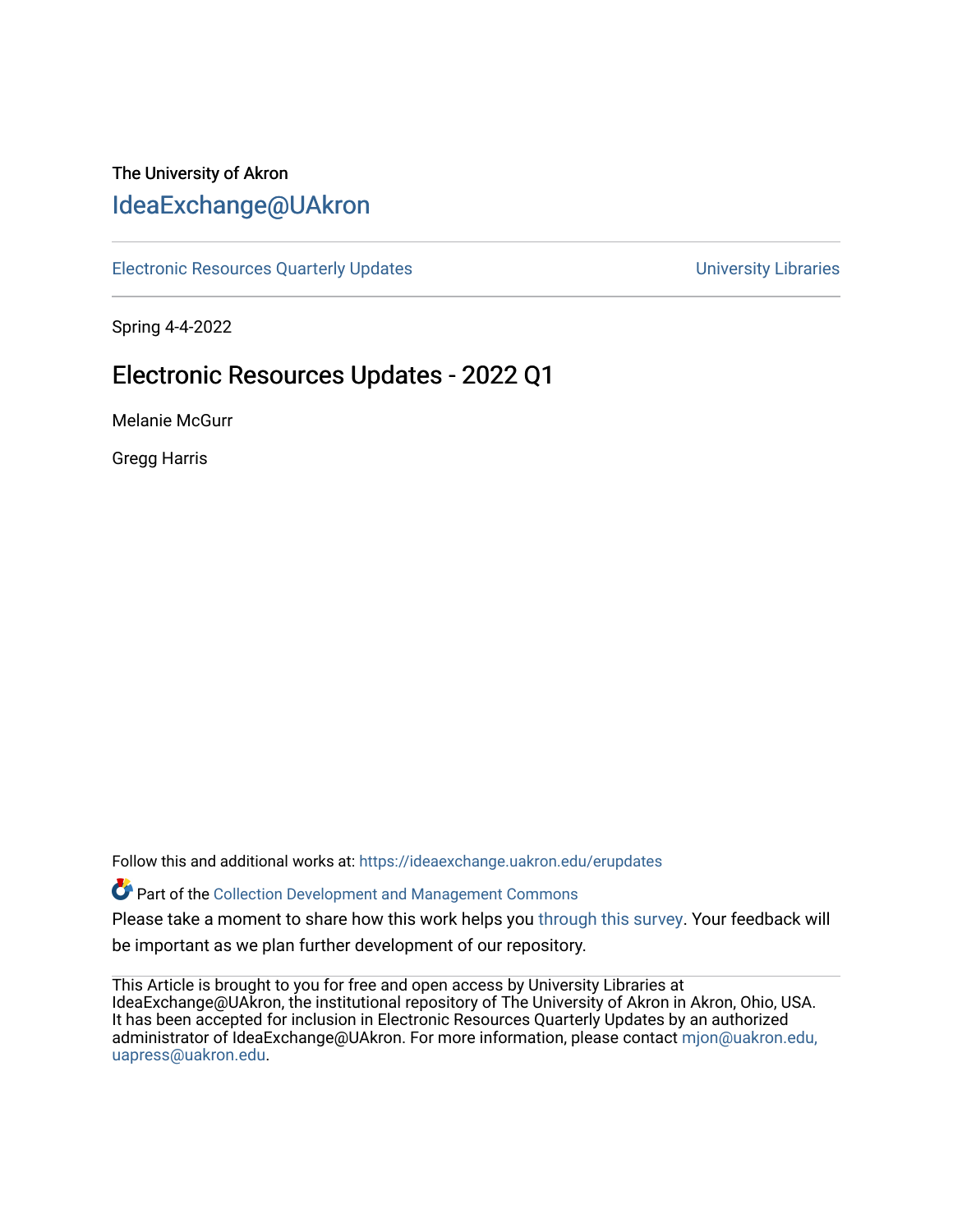# **Collections and Electronic Resources Updates – 2022 Q1**

The following information contains updates to the University Libraries collections and electronic resources for the first quarter of 2022. We are providing this information to update you about resources you are gaining or losing access to in the collection. We plan to publish collections and electronic resource changes quarterly to keep the campus community updated. Below you will also find information about significant projects and changes related to collections and electronic resources. Past and future updates can be found at https://ideaexchange.uakron.edu/erupdates/

# **Additions**

### **Journals**

Our **Wiley** e-journals package deal through OhioLINK has expanded as of 3/10/2022. UA authors have access to the open access publishing benefits in Wiley's 1,400 hybrid open access journals through the end of 2023. Authors at UA can extend the reach of their research and contribute to open scholarship at no cost to you or UL. This is the third Read and Publish deal provided by UL. Our other current deals are with Company of Biologists and Cambridge University Press (CUP).

Wiley's Author Workshop for OhioLINK: How to Publish in Wiley Open Access Journals is available for viewing here. More information for authors can be found here.

## **E-books**

APA Publishing has released the **Diagnostic and Statistical Manual of Mental Disorders**, Fifth Edition, Text Revision (DSM-5-TR<sup>TM</sup>) and this title is now live on Psychiatry Online. The previous book version (DSM-5 $\text{TM}$ ) will remain live. The following updates are included:

- Fully revised text for each disorder with updated sections on associated features, prevalence, development and course, risk and prognostic factors, culture, diagnostic markers, suicide, differential diagnosis, and more.
- Addition of Prolonged Grief Disorder (PGD) to Section II—a new disorder for diagnosis
- Over 70 modified criteria sets with helpful clarifications since publication of DSM-5
- Fully updated Introduction and Use of the Manual to guide usage and provide context for important terminology
- Considerations of the impact of racism and discrimination on mental disorders integrated into the text
- New codes to flag and monitor suicidal behavior, available to all clinicians of any discipline and without the requirement of any other diagnosis
- Fully updated ICD-10-CM codes implemented since 2013, including over 50 coding updates new to DSM-5-TR for substance intoxication and withdrawal and other disorders
- Updated and redesigned Diagnostic Classification

# **Cancellations**

While UL continues to work hard on cost control and budget management, some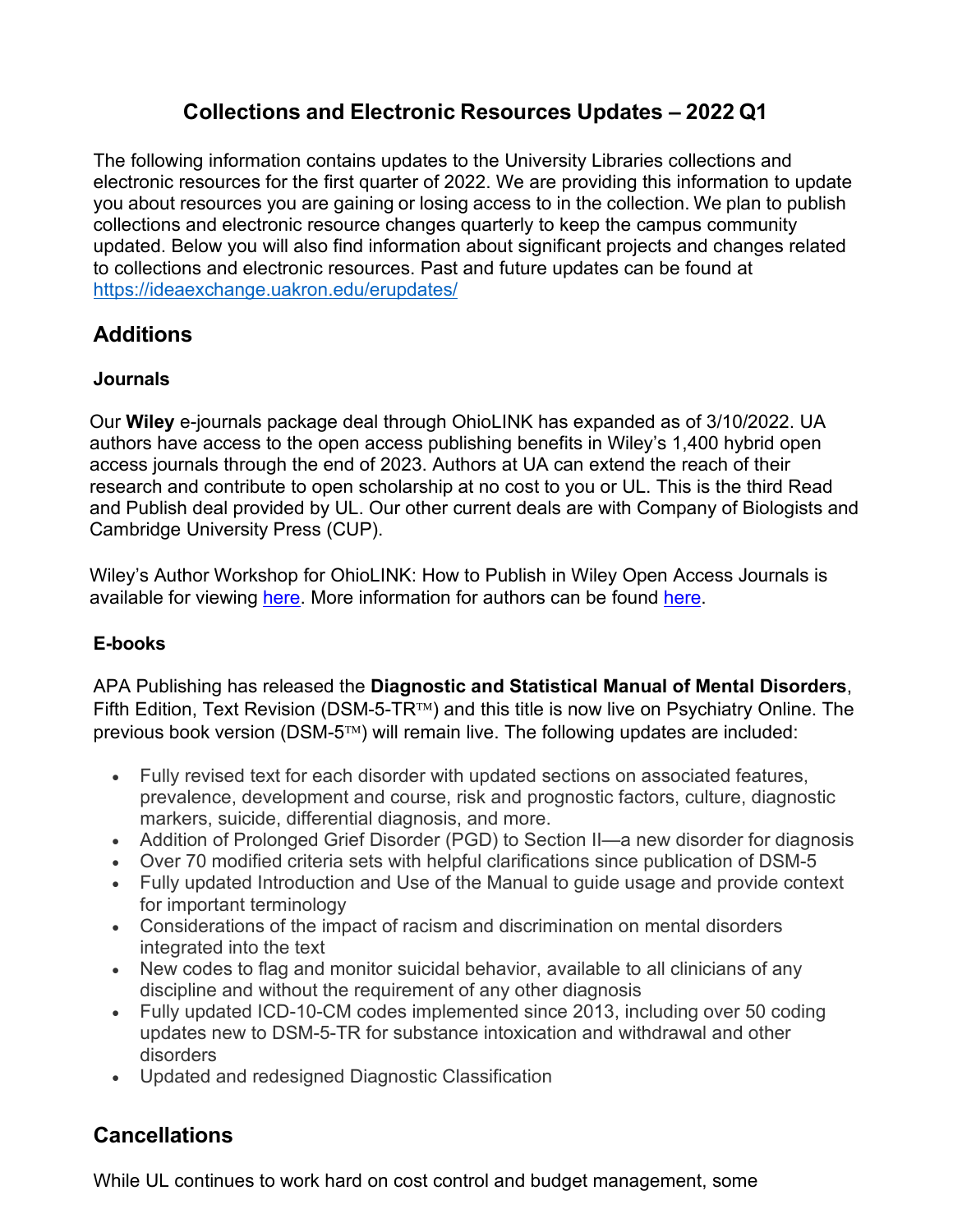cancellations are still necessary at this time for us to be able to meet all of our commitments.

University Libraries will provide as much notice as possible when resources are to be discontinued in an effort to lessen disruption to our users. Reductions to library collections will continue to be shared via Digest updates and directly with departments. Additionally, University Libraries provides and archives a quarterly update of resource changes (this report) via IdeaExchange@UAkron.

#### **Databases**

#### **GEER Films on Demand Collection Access Ends May 31, 2022**

In late 2020, OhioLINK received Governor's Emergency Education Relief (GEER) funds as part of the CARES Act to respond to the COVID-19 pandemic. This GEER funding allowed OhioLINK to expand access to several video collections from Films on Demand from early March 2021 through May 31, 2022. The GEER-funded access includes the Allied Health, World Cinema, Nursing, Physical Therapy, Health and Medicine, Feature Films, Humanities & Social Sciences, and Science video collections. (There is also a small collection of 624 Films for the Humanities & Sciences videos from the DRC that are currently hosted through Films on Demand. Access to these former DRC videos will continue through March 2024.)

## **Resource Notes and Updates**

**Kanopy** is launching a new web platform for patrons starting March 28<sup>th</sup>, 2022. New features include:

- **A search and browse overhaul** which means users can find the films they need quickly and accurately.
- **An improved citation tool** that makes writing proper annotations a snap.
- **A new Live Transcript tool** that is helpful for accessibility. It plays the transcript simultaneously while the video runs and makes for easy excerpting.
- **A new placement of the Public Performance Rights graphic indicator** that lets professors and librarians easily know which films are eligible for event screenings.

In another change, only currently licensed Kanopy films will be discoverable in our catalog. In order to find potential Kanopy videos for education use, please use the Kanopy platform.

OSA has changed its name to the **Optical Publishing Group**. Optical Publishing Group transitioned to a new URL as of January  $26<sup>th</sup>$ , 2022. The new URL can be accessed here.

## **We need your feedback!**

Please consider providing feedback to the UL Librarians about resources that are important to your learning, teaching, and research efforts. Your feedback helps UL be as effective as possible in deploying our resources towards high impact information resources for students and faculty.

## **Have questions or comments about collections?**

Sean Kennedy is no longer at UA as of February 2022. Please forward any questions or